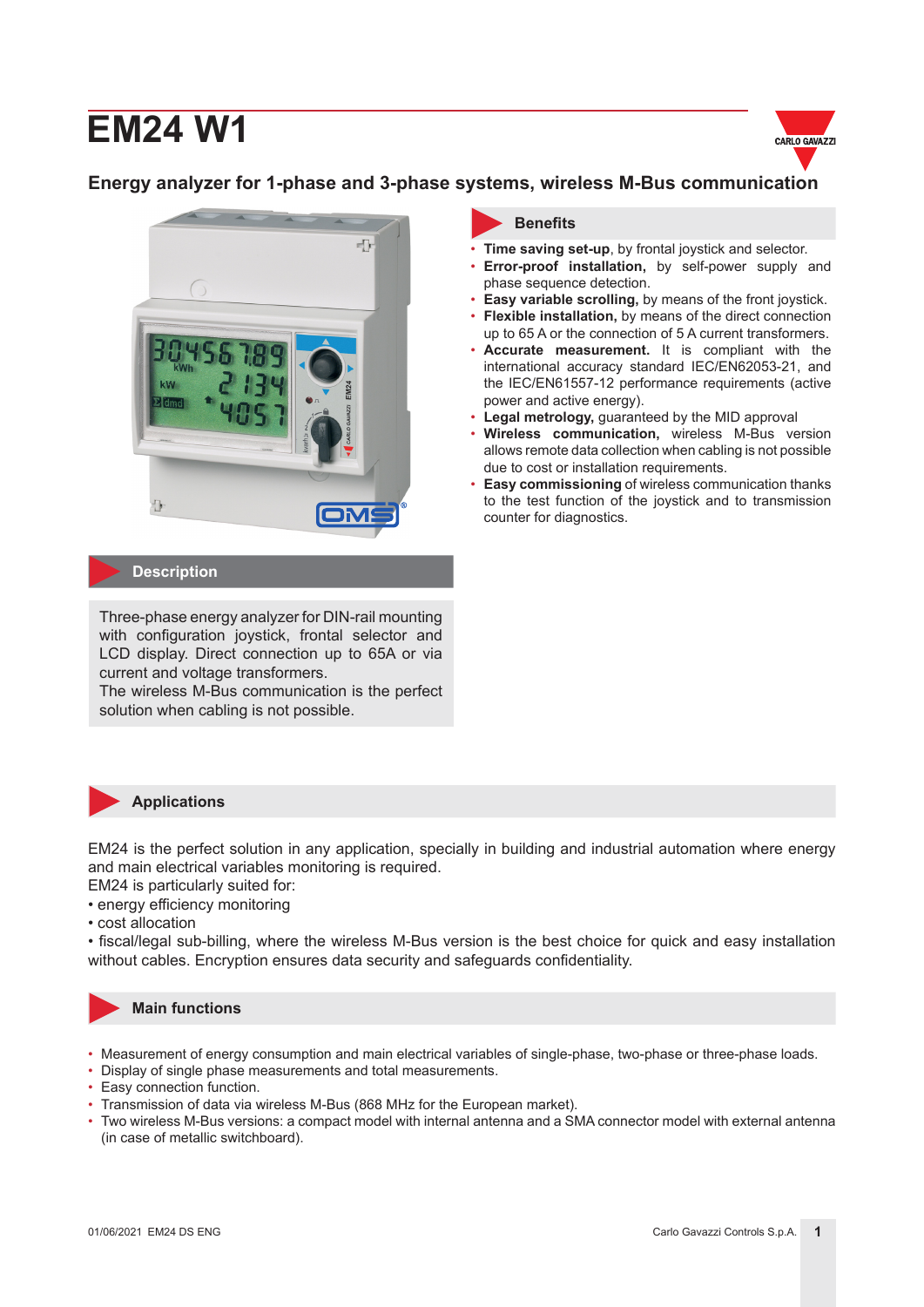

#### **Main features**

- TRMS measurements of distorted sine waves (voltages/currents)
- Data encryption (a unique key will be provided for any device in a sealed envelope included in the instrument box)
- Compliant with IEC/EN61557-12 performance requirements (active power and active energy)



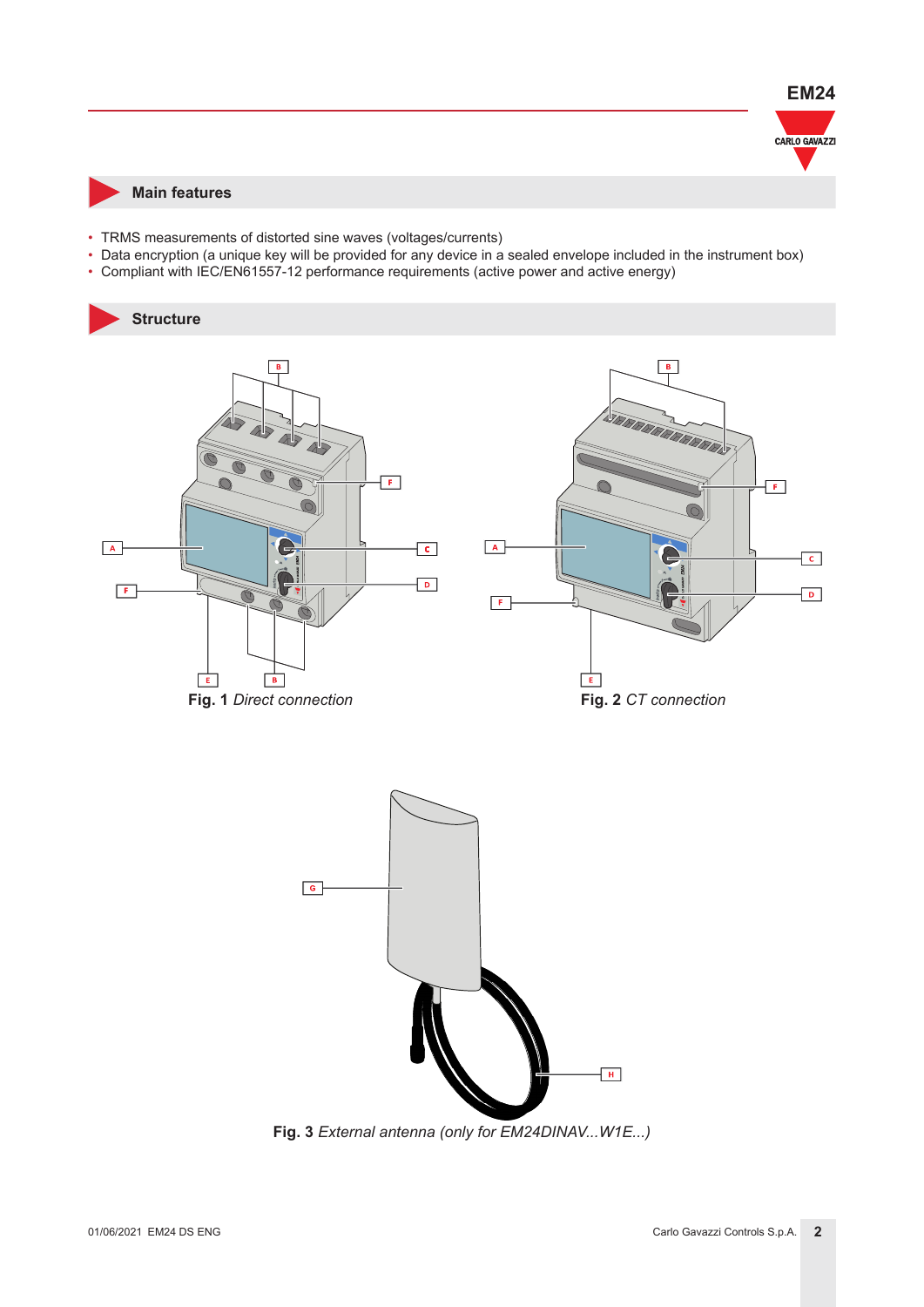## **EM24**

CARLO GAVAZZI

| Area | <b>Description</b>                                 |
|------|----------------------------------------------------|
| A    | LCD display                                        |
| B    | Voltage/current connections                        |
| C    | Joystick                                           |
| D    | Selector with pin for MID seal (programming block) |
| Е    | Inputs/outputs or communication port               |
| F    | Pins for MID seal (protection covers included)     |
| G    | External antenna for wireless M-Bus communication  |
| н    | SMA connector cable (2 m)                          |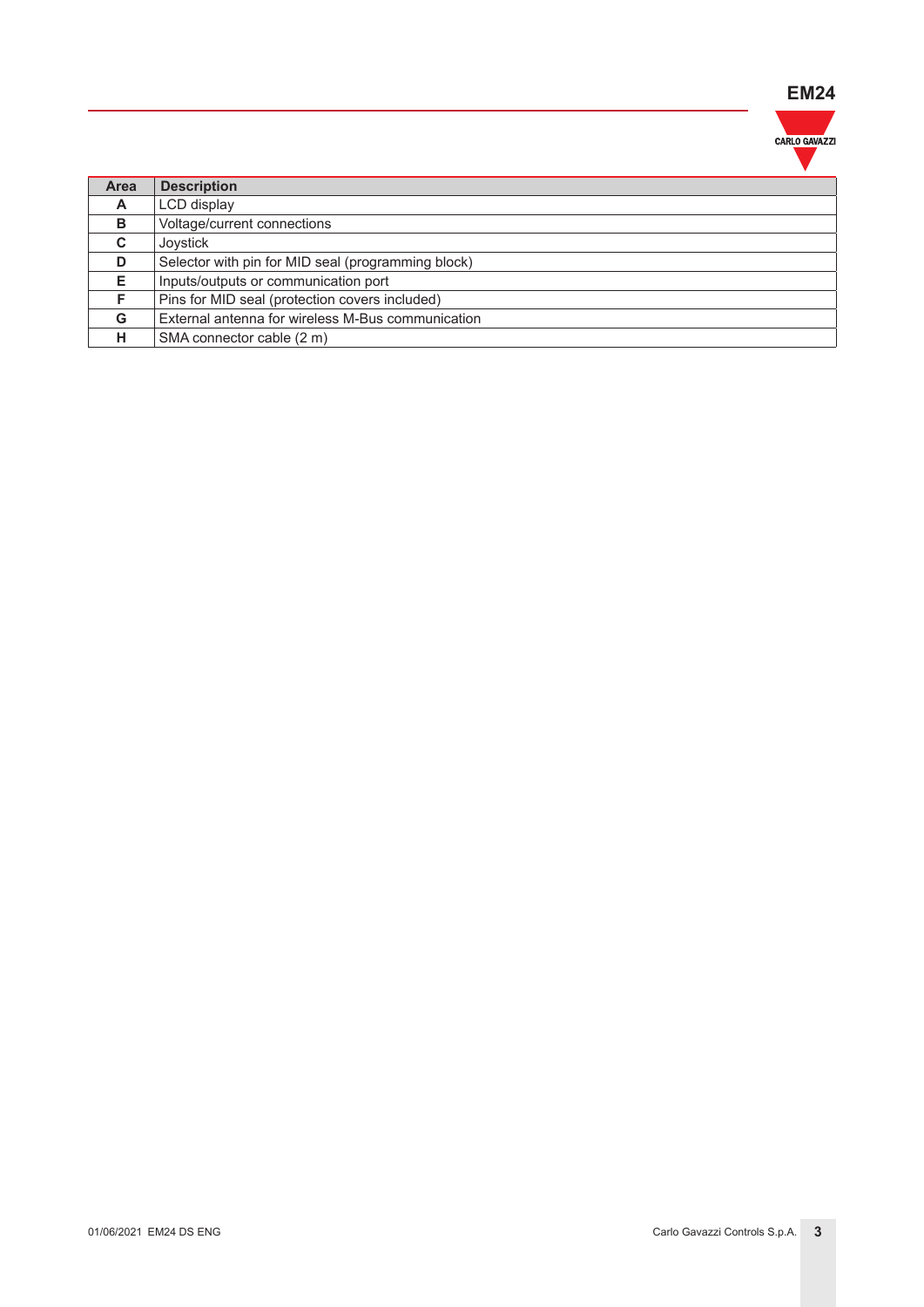

## **Features**



**General**

| <b>Protection degree</b>      | Front: IP50. Terminals: IP20                                                             |
|-------------------------------|------------------------------------------------------------------------------------------|
| <b>Terminals</b>              | Screw terminals<br>AV2: Max.: 16 mm2, min.: 2.5 mm2 (by cable lug)<br>AV5: Max.: 1.5 mm2 |
| <b>Overvoltage category</b>   | Cat. III                                                                                 |
| <b>Utilisation category</b>   | UC2                                                                                      |
| <b>Pollution degree</b>       |                                                                                          |
| <b>Noise rejection (CMRR)</b> | 100 dB, from 42 to 62 Hz                                                                 |
| <b>Mounting</b>               | DIN rail                                                                                 |
| Weight                        | 400 g (packaging included)<br>800 g with external antenna (packaging included)           |











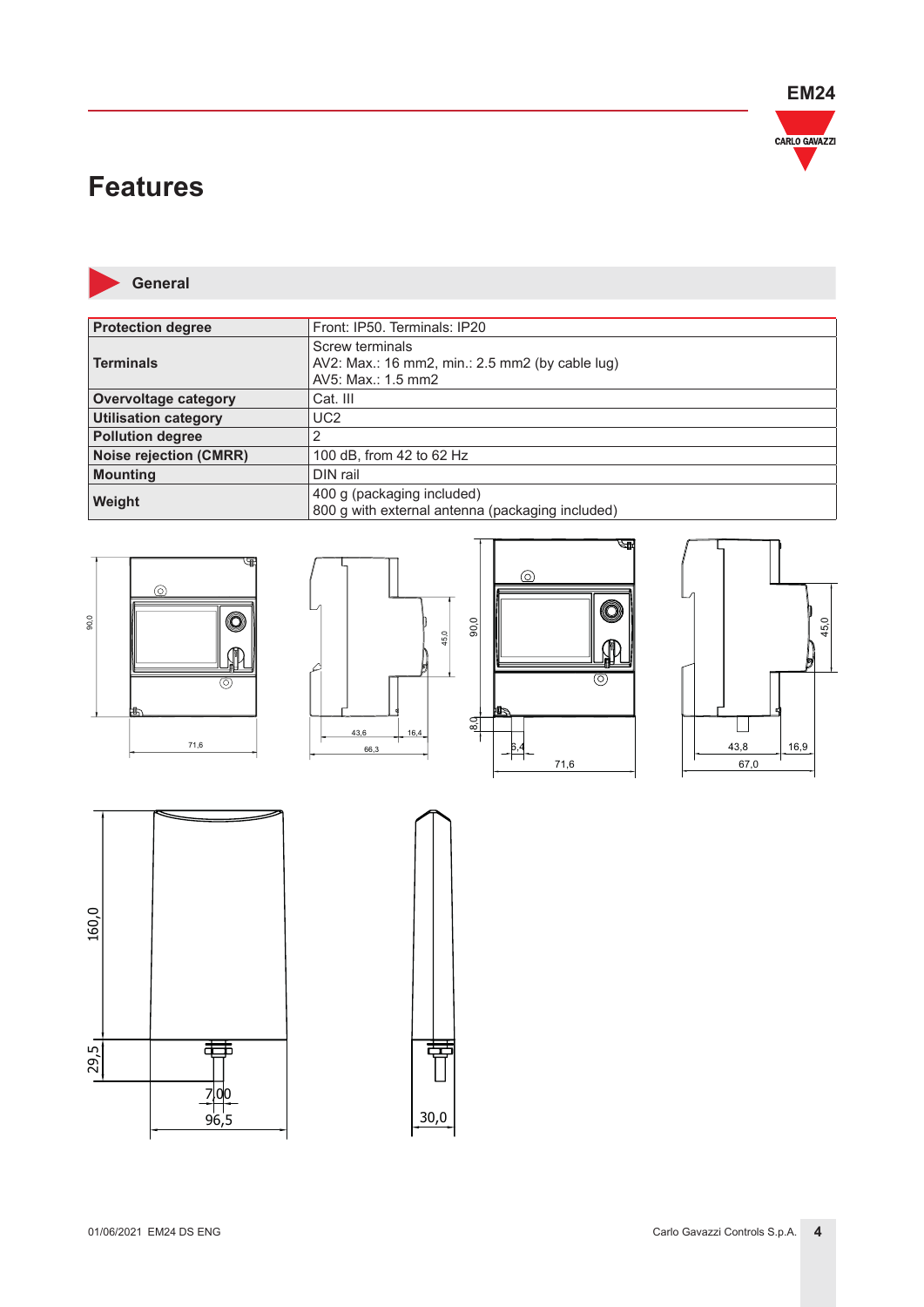

#### **Environmental specifications**

| Operating temperature | l From -25 to +55 °C/from -13 to +131 °F. |
|-----------------------|-------------------------------------------|
| Storage temperature   | l From -30 to +70 °C/from -22 to +158 °F  |

#### *NOTE: R.H. < 90 % non-condensing @ 40 °C / 104 °F.*

#### **Compatibility and conformity**

| <b>Directives</b>                                                                                                                                                                                                                                                                         | 2011/65/EU (RoHs), 2014/53/EU (RED) |  |  |  |
|-------------------------------------------------------------------------------------------------------------------------------------------------------------------------------------------------------------------------------------------------------------------------------------------|-------------------------------------|--|--|--|
| Electromagnetic compatibility (EMC) - emissions and immunity: EN 62052-11<br>Electrical safety: EN 61010-1, EN 50470-1 (MID), UL 61010-1<br>Accuracy: EN 62053-21, EN 62053-23, EN 50470-3 (MID), IEC/EN61557-12 (active<br><b>Standards</b><br>power and active energy, MID models only) |                                     |  |  |  |
|                                                                                                                                                                                                                                                                                           |                                     |  |  |  |
| <b>Approvals</b>                                                                                                                                                                                                                                                                          | UK<br>CA                            |  |  |  |
|                                                                                                                                                                                                                                                                                           | <b>MID</b> (PF only)                |  |  |  |

#### **Electrical specifications**

| Voltage - MID models                      |                         |                 |  |  |
|-------------------------------------------|-------------------------|-----------------|--|--|
| <b>Voltage inputs</b>                     | AV2                     | AV <sub>5</sub> |  |  |
| <b>Voltage connection</b>                 | <b>Direct</b>           |                 |  |  |
| Rated voltage L-N (from Un min to Un max) | 133 to 230 V            | 230 V           |  |  |
| Rated voltage L-L (from Un min to Un max) | 230 to 400 V            | 400 V           |  |  |
| Voltage tolerance (*)                     | $-20\%$ , $+15\%$       |                 |  |  |
| Overload (**)                             | Continuous: 1.15 Un max |                 |  |  |
| Input impedance                           | Refer to "Power supply" |                 |  |  |
| Frequency                                 | 50 Hz                   |                 |  |  |

| Voltage - Non MID models (according to IEC 62052-11) |                           |                          |  |  |
|------------------------------------------------------|---------------------------|--------------------------|--|--|
| <b>Voltage inputs</b>                                | AV2                       | AV <sub>5</sub>          |  |  |
| <b>Voltage connection</b>                            |                           |                          |  |  |
| Rated voltage L-N (from Un min to Un max)            | 120 to 277 V              | 120 to 277 V             |  |  |
| Rated voltage L-L (from Un min to Un max)            | 208 to 480 V              | 208 to 480 V             |  |  |
| Voltage tolerance (*)                                | $-20\%$ , $+15\%$         |                          |  |  |
| Overload (**)                                        | Continuous: 1.15 (Un max) | Continuous: 1.2 (Un max) |  |  |
| Input impedance                                      | Refer to "Power supply"   | $>1600$ kΩ               |  |  |
| <b>Frequency</b>                                     | 50/60 Hz                  |                          |  |  |

(\*) reference range for stated accuracy

(\*\*) max reference for no instrument damage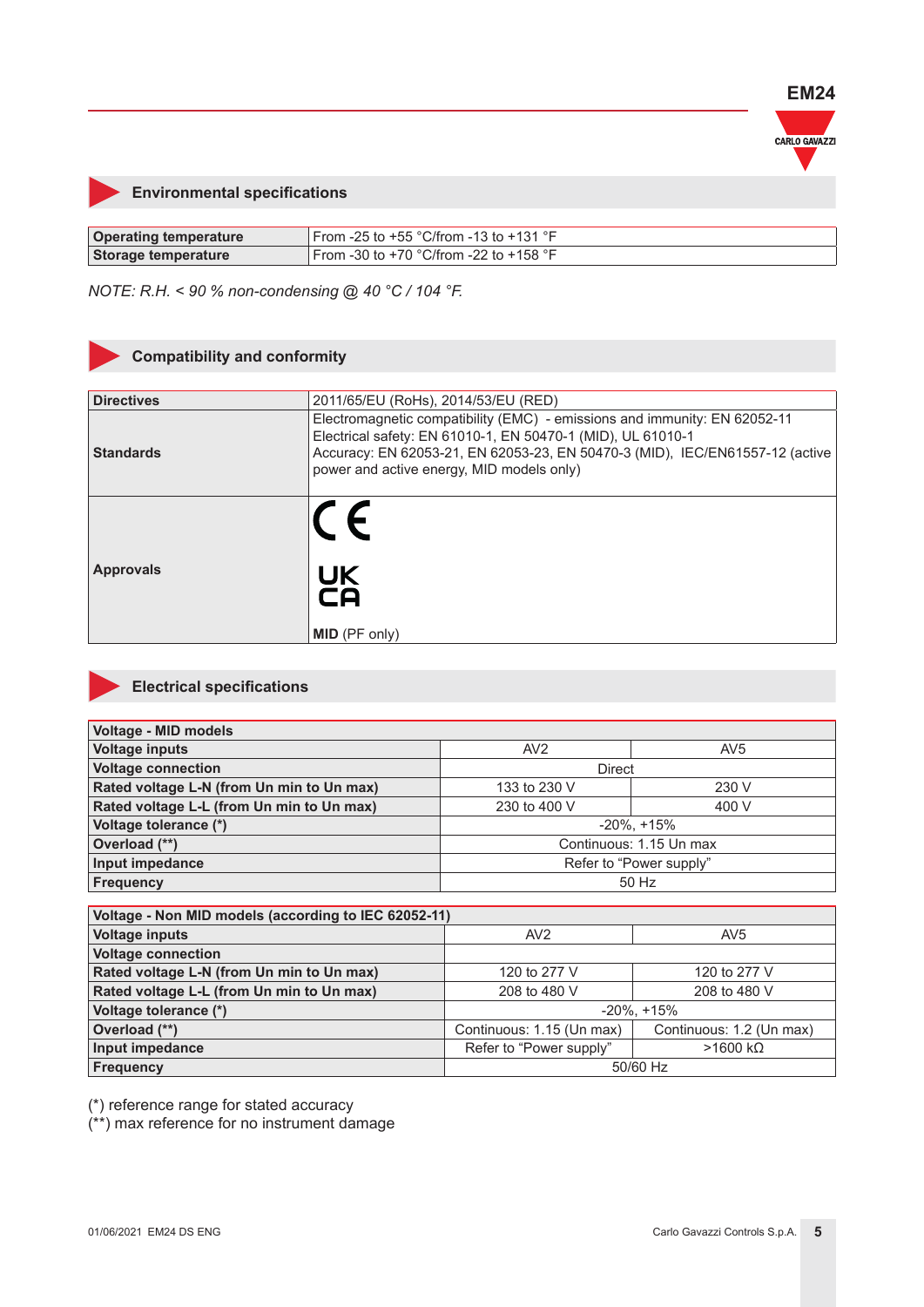

٦

| <b>Current</b>                 |                                                        |                                                      |  |  |
|--------------------------------|--------------------------------------------------------|------------------------------------------------------|--|--|
| <b>Current inputs</b>          | AV2                                                    | AV <sub>5</sub>                                      |  |  |
| <b>Current connection</b>      | <b>Direct</b>                                          | Via CT                                               |  |  |
| <b>Rated current (In)</b>      |                                                        | 5 A                                                  |  |  |
| Base current (lb)              | 10A                                                    |                                                      |  |  |
| <b>Minimum current (Imin)</b>  | 0.5A                                                   | 0.05A                                                |  |  |
| <b>Maximum current (Imax)</b>  | 65 A                                                   | 10A                                                  |  |  |
| <b>Start-up current (Ist)</b>  | 0.04A                                                  | 0.01A                                                |  |  |
| Overload                       | Continuous: $65A$ $@50$ Hz<br>For 10 ms: 1950 A @50 Hz | Continuous: 10 A @50 Hz<br>For 500 ms: 200 A @ 50 Hz |  |  |
| <b>Short circuit withstand</b> | For 10 ms: 4500 A according to<br>IEC 62052-31:2015    |                                                      |  |  |
| Input impedance                | < 1.1 VA                                               | < 0.6 VA                                             |  |  |
| <b>Crest factor</b>            | 4                                                      | 3                                                    |  |  |
|                                | (Imax peak 92 A)                                       | (Imax peak 15 A)                                     |  |  |

| <b>Maximum CTxVT ratio</b> |                          |                 |  |  |
|----------------------------|--------------------------|-----------------|--|--|
| <b>Current inputs</b>      | AV <sub>2</sub>          | AV <sub>5</sub> |  |  |
| Non-MID models except E1   | $\overline{\phantom{a}}$ | 4629            |  |  |
| Non-MID models: E1, W1     |                          | 6975            |  |  |
| MID models except E1       |                          | 3150            |  |  |
| MID models: E1, W1         |                          | 2615            |  |  |

## **Power supply**

| Non MID models     |                   |                   |  |  |  |
|--------------------|-------------------|-------------------|--|--|--|
|                    | AV2               | AV5               |  |  |  |
| <b>Type</b>        | Self power supply | Self power supply |  |  |  |
| <b>Consumption</b> | 2.7VA /1.8W       |                   |  |  |  |

#### **MID models**

| טוסטאוו שוויו      |                   |                 |  |  |
|--------------------|-------------------|-----------------|--|--|
|                    | AV2               | AV <sub>5</sub> |  |  |
| Type               | Self power supply |                 |  |  |
| <b>Consumption</b> | W1: 2.7VA /1.8W   |                 |  |  |



#### **Measurements**

| <b>Method</b>   | TRMS measurements of distorted waveforms           |  |  |
|-----------------|----------------------------------------------------|--|--|
| <b>Sampling</b> | 1600 samples/s $@50$ Hz<br>1900 samples/s $@60$ Hz |  |  |

### **Available measurements**

| <b>Active energy</b>      | Unit | <b>System</b> | <b>Phase</b> | <b>Note</b> |
|---------------------------|------|---------------|--------------|-------------|
| Imported (+) Total        | kWh+ |               |              |             |
| Imported (+) partial      | kWh+ |               |              |             |
| <b>Exported (-) Total</b> | kWh- |               |              |             |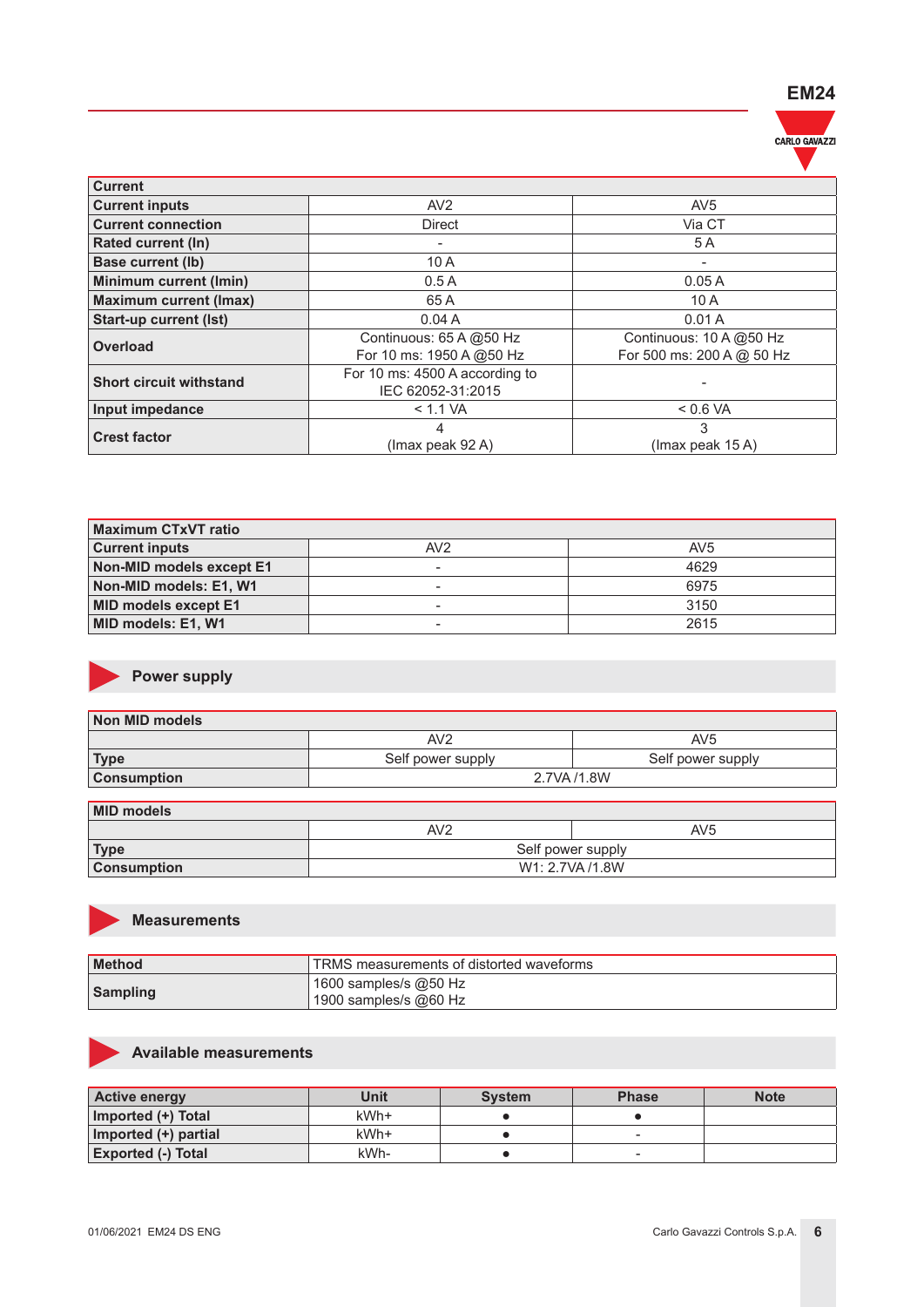

| <b>Reactive energy</b>    | <b>Unit</b> | <b>System</b> | <b>Phase</b>             |
|---------------------------|-------------|---------------|--------------------------|
| Imported (+) Total        | kvarh+      |               |                          |
| Imported (+) partial      | kvarh+      |               | $\overline{\phantom{a}}$ |
| <b>Exported (-) Total</b> | kvarh-      |               |                          |
| Imported (+) by tariff    | kvarh+      |               |                          |

| <b>Electrical variable</b> | <b>Unit</b> | <b>System</b> | <b>Phase</b> |
|----------------------------|-------------|---------------|--------------|
| <b>Voltage L-N</b>         |             |               |              |
| <b>Voltage L-L</b>         |             |               |              |
| <b>Current</b>             | A           |               |              |
| <b>DMD MAX</b>             | A           |               |              |
| <b>Active power</b>        | kW          |               |              |
| <b>DMD</b>                 | kW          |               |              |
| <b>DMD MAX</b>             | kW          |               |              |
| <b>Apparent power</b>      | <b>kVA</b>  |               |              |
| <b>DMD</b>                 | <b>kVA</b>  |               |              |
| <b>DMD MAX</b>             | <b>kVA</b>  |               |              |
| <b>Reactive power</b>      | kvar        |               |              |
| <b>Power factor</b>        | PF          |               |              |
| <b>Frequency</b>           | <b>Hz</b>   |               |              |
| Run hour meter             | h           |               |              |



#### **Measurement mode**

Depending on the APPLICATION setting, a different selection of variables is available on the display (see manual) and the energy calculation is worked out as follows:

- Standard: both kWh+ and kWh- are available;
- EC: easy connection function, the power is always integrated (both in case of positive and negative power).
- In MID analyzers the calculation depends on the model:
- PFA: Easy connection, the total energy totalizer (kWh+) is certified according to MID;
- PFB: only the total positive totalizer (kWh+) is certified according to MID. The negative energy totalizer is available but not certified according to MID.



For every measuring interval time, the energies of the single phases are summed; according to the sign of the result, the positive (kWh+) or negative totalizer (kWh-) is increased.

Example: P L1= +2 kW, P L2= +2 kW, P L3= -3 kW Integration time = 1 hour +kWh=(+2+2-3)x1h=(+1)x1h=1 kWh -kWh=0 kWh

#### **Measurement accuracy**

| <b>Current</b>              | AV2                                      | AV <sub>5</sub>                          |
|-----------------------------|------------------------------------------|------------------------------------------|
| From 0.5 A to $2 \text{ A}$ | $\pm (0.5\% \text{ rdg} + 3 \text{dg}t)$ | $\sim$                                   |
| From $2$ A to 65 A          | $\pm (0.5\% \text{ rdg} + 1 \text{dg}t)$ | -                                        |
| From 0.05 A to 1 A          | $\overline{\phantom{a}}$                 | $\pm (0.5\% \text{ rdg} + 3 \text{dg}t)$ |
| From 1 A to 10 A            | $\overline{\phantom{a}}$                 | $\pm (0.5\% \text{ rdg} + 1 \text{dg}t)$ |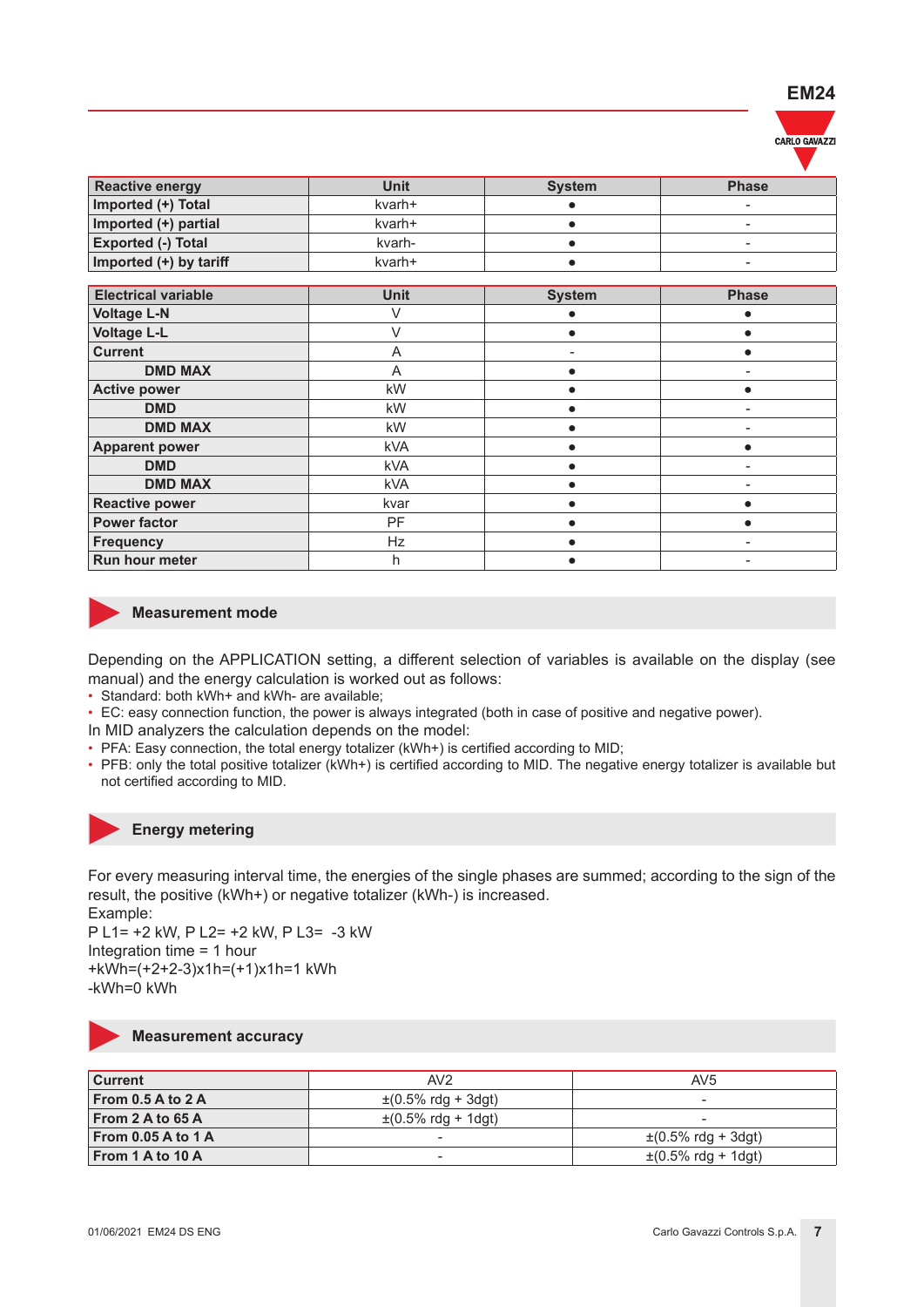

| Phase-phase voltage                       | AV2                       | AV5                                     |  |
|-------------------------------------------|---------------------------|-----------------------------------------|--|
| In the range Un                           | $\pm$ (1% rdg +1dgt)      |                                         |  |
|                                           |                           |                                         |  |
| <b>Phase-neutral voltage</b>              | AV2                       | AV5                                     |  |
| In the range Un                           |                           | $±(0.5%$ rdg +1dgt)                     |  |
|                                           |                           |                                         |  |
| Active and apparent power                 | AV2                       | AV <sub>5</sub>                         |  |
| From 1.0 A to 65.0 A (PF=0.5L,<br>1, 0.8C | $\pm$ (1% rdg +1dgt)      |                                         |  |
| From 0.5 A to 1.0 A (PF=1)                | $\pm$ (1.5% rdg +1dgt)    | $\qquad \qquad \blacksquare$            |  |
| From 0.25 A to 10 A (PF=0.5L,<br>1, 0.8C  |                           | $\pm$ (1% rdg +1dgt)                    |  |
| From 0.05 A to 0.25 A (PF=1)              |                           | $\pm(1.5\% \text{ rdg} + 1 \text{dg}t)$ |  |
|                                           |                           |                                         |  |
| <b>Reactive power</b>                     | AV2                       | AV5                                     |  |
| From 1.0 A to 2.0 A (sinφ=0.5L,           |                           |                                         |  |
| 0.5C)                                     | $\pm$ (2.5% rdg + 1 dgt)  |                                         |  |
| From 0.5 A to 1.0 A (sin $\phi$ =1)       |                           |                                         |  |
| From 2.0 A to 65.0 A                      |                           |                                         |  |
| $(sin\phi = 0.5L, 0.5C)$                  | $\pm$ (2% rdg + 1 dgt)    |                                         |  |
| From 1.0 A to 65.0 A (sin $\phi$ =1)      |                           |                                         |  |
| From 0.25 A to 0.5 A                      |                           |                                         |  |
| $(sin\phi = 0.5L, 0.5C)$                  |                           | $\pm$ (2.5% rdg + 1 dgt)                |  |
| From 0.1 A to 0.25 A (sin $\phi$ =1)      |                           |                                         |  |
| From 0.5 A to 10 A (sin $\phi$ =0.5L,     |                           |                                         |  |
| 0.5C)                                     |                           | $\pm$ (2% rdg + 1 dgt)                  |  |
| From 0.25 A to 10 A (sinφ=1)              |                           |                                         |  |
| <b>Active energy</b>                      | Class 1 (EN62053-21)      |                                         |  |
|                                           | Class B (EN50470-3) (MID) |                                         |  |
| <b>Reactive energy</b>                    | Class 2 (EN62053-23)      |                                         |  |
|                                           |                           |                                         |  |
| <b>Frequency</b>                          |                           |                                         |  |
| From 45 to 65 Hz                          | $±0.1$ Hz                 |                                         |  |

| Measurement accuracy according to IEC/EN61557-12 (MID models) |                       |  |
|---------------------------------------------------------------|-----------------------|--|
| <b>Active power</b>                                           | i Performance class 1 |  |
| <b>Active energy</b>                                          | l Performance class 2 |  |



### **Display**

| <b>Type</b>         | LCD                                                                                                                            |
|---------------------|--------------------------------------------------------------------------------------------------------------------------------|
| <b>Refresh time</b> | $< 750 \text{ ms}$                                                                                                             |
| <b>Description</b>  | 3 rows:<br>$1st$ : 8 digits (7 mm)<br>$2^{nd}$ : 4 digits (7 mm)<br>$3rd$ : 4 digits (7 mm)                                    |
| Variable readout    | Instantaneous: 4 digits, min: 0.000, max: 9999<br>Energy: 8 digits (imported), 7 digits (exported), min: 0.00, max: 99 999 999 |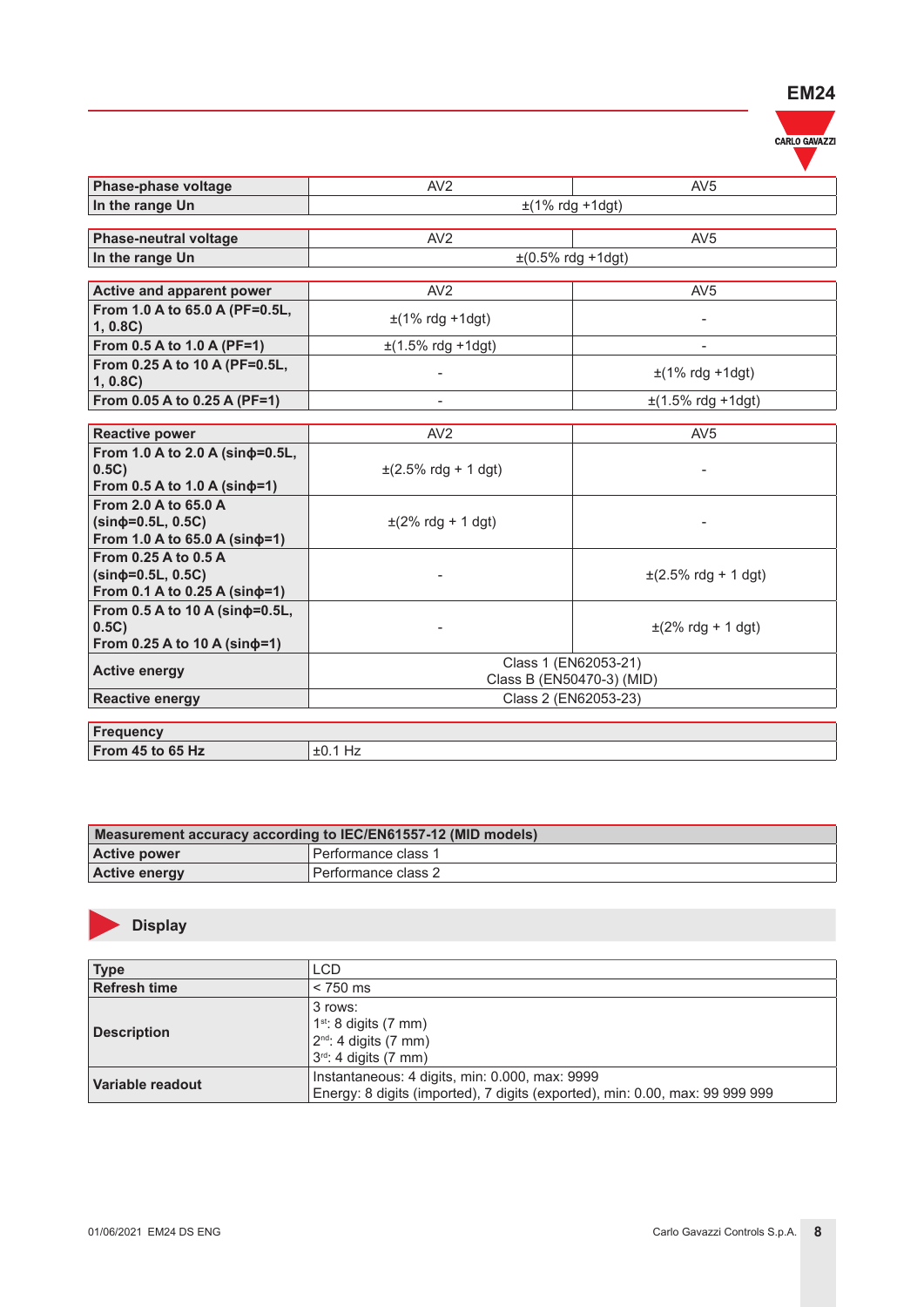

### **LED**

| <b>Model</b>    | CT*VT            | Weight (kWh per pulse) |
|-----------------|------------------|------------------------|
|                 |                  | 0.001                  |
| AV <sub>5</sub> | $> 7 \le 70.0$   | 0.01                   |
|                 | $> 70 \le 700.0$ |                        |
|                 | > 700            |                        |
| AV <sub>2</sub> | N/A              | 0.001                  |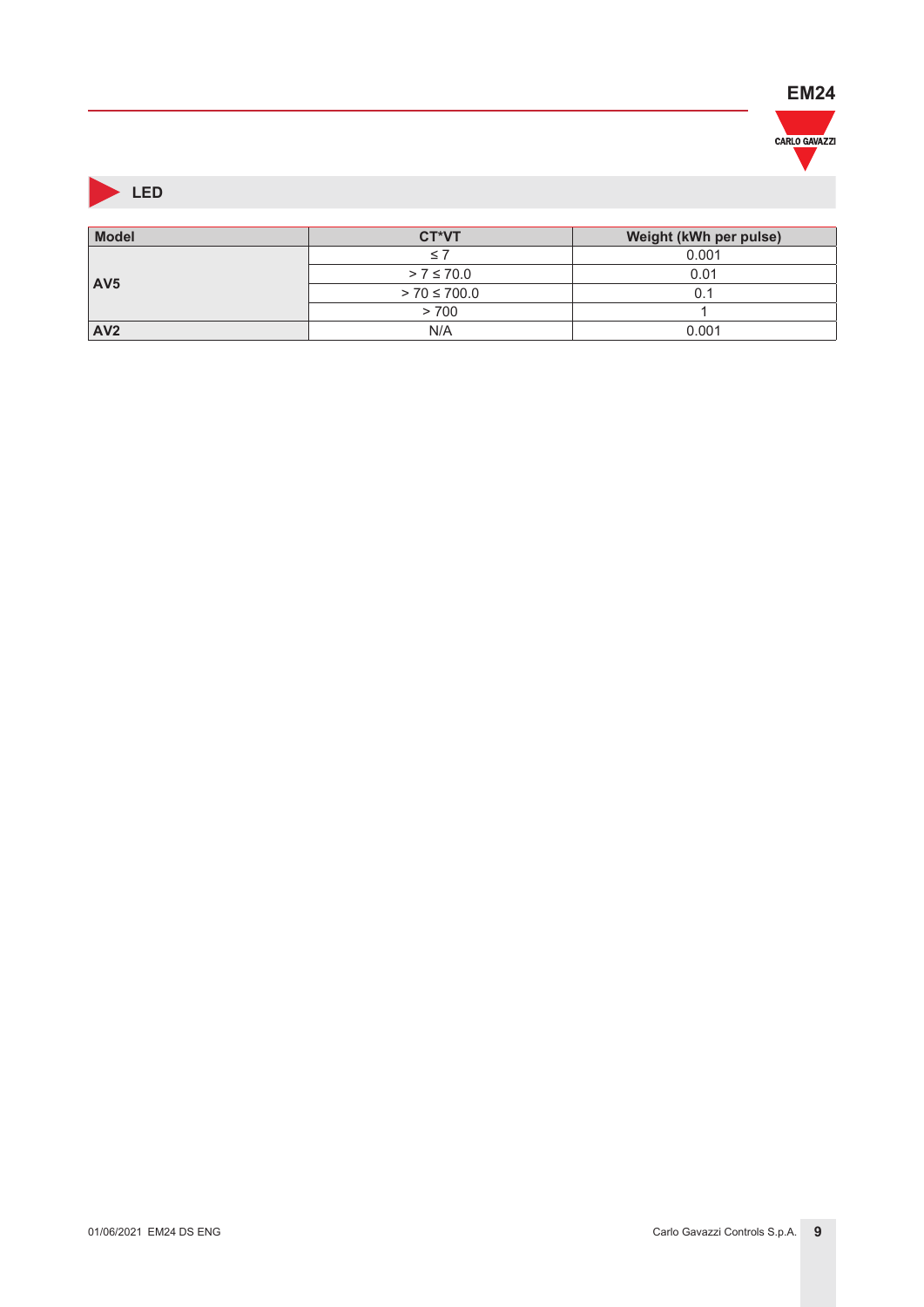

## **Communication ports**

**Wireless M-Bus (W1)**

| <b>Protocols</b>                | Wireless M-Bus according to EN13757-3, EN13757-4. OMS certified (*).              |
|---------------------------------|-----------------------------------------------------------------------------------|
| <b>Frame format</b>             | A                                                                                 |
| <b>Frequency</b>                | 868 MHz                                                                           |
|                                 | Selectable among the followin options:                                            |
|                                 | $-1$ : kWh+                                                                       |
|                                 | -2: kWh+, kvarh+, kvarh-, kW+                                                     |
| <b>Frame type</b>               | -3: kWh+, kvarh+, kvarh-, kW+, kvar+, kvar-, current by phase, voltage by phase,  |
|                                 | frequency                                                                         |
|                                 | -4: kWh+, kWh-, kvarh+, kvarh-, kW+, kW-, kvar+, kvar-                            |
| <b>Mode</b>                     | T <sub>1</sub> or C <sub>1</sub>                                                  |
| <b>Encryption</b>               | No encryption, ENC-Mode 5 (security profile A) or ENC-Mode 7 (security profile B) |
| <b>Transmission interval</b>    | Selectable from 10 s to 60 min                                                    |
|                                 | Frame type                                                                        |
|                                 | Transmission mode                                                                 |
| <b>Configuration parameters</b> | Communication interval                                                            |
|                                 | Encryption enabling                                                               |
| <b>Configuration mode</b>       | Via joystick                                                                      |

Note (\*): OMS certification is valid with the following settings:

- Frame type: 2 or 3

- Communication interval: 30 s, 1 m or 5 m

- Encryption enabled (security profile A or B)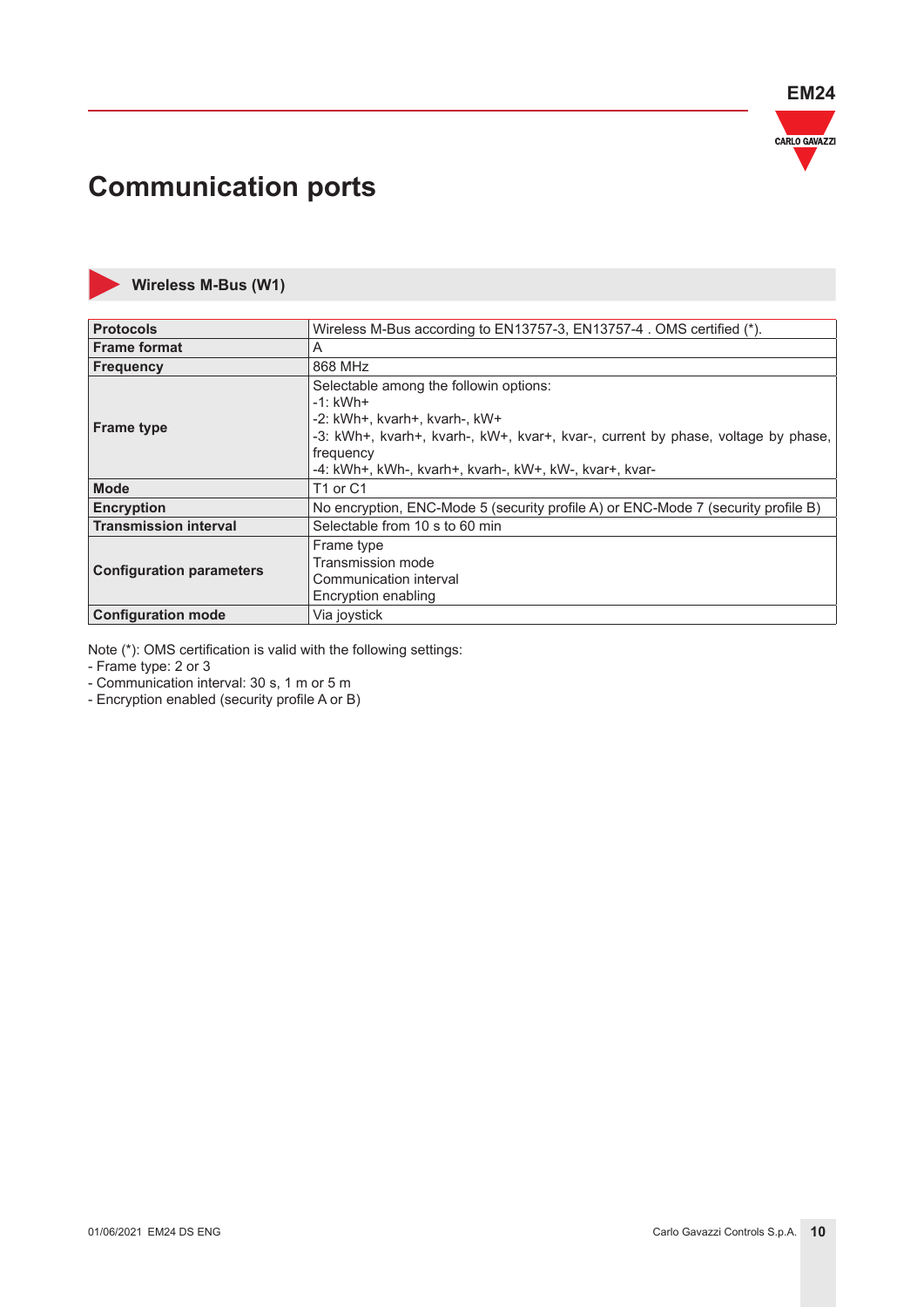

## **Connection Diagrams**



**Three-phase without neutral (3-wire)**



**Fig. 10** *AV5 balanced load*

 $L2$  $L3 -$ 



Note: F=315 mA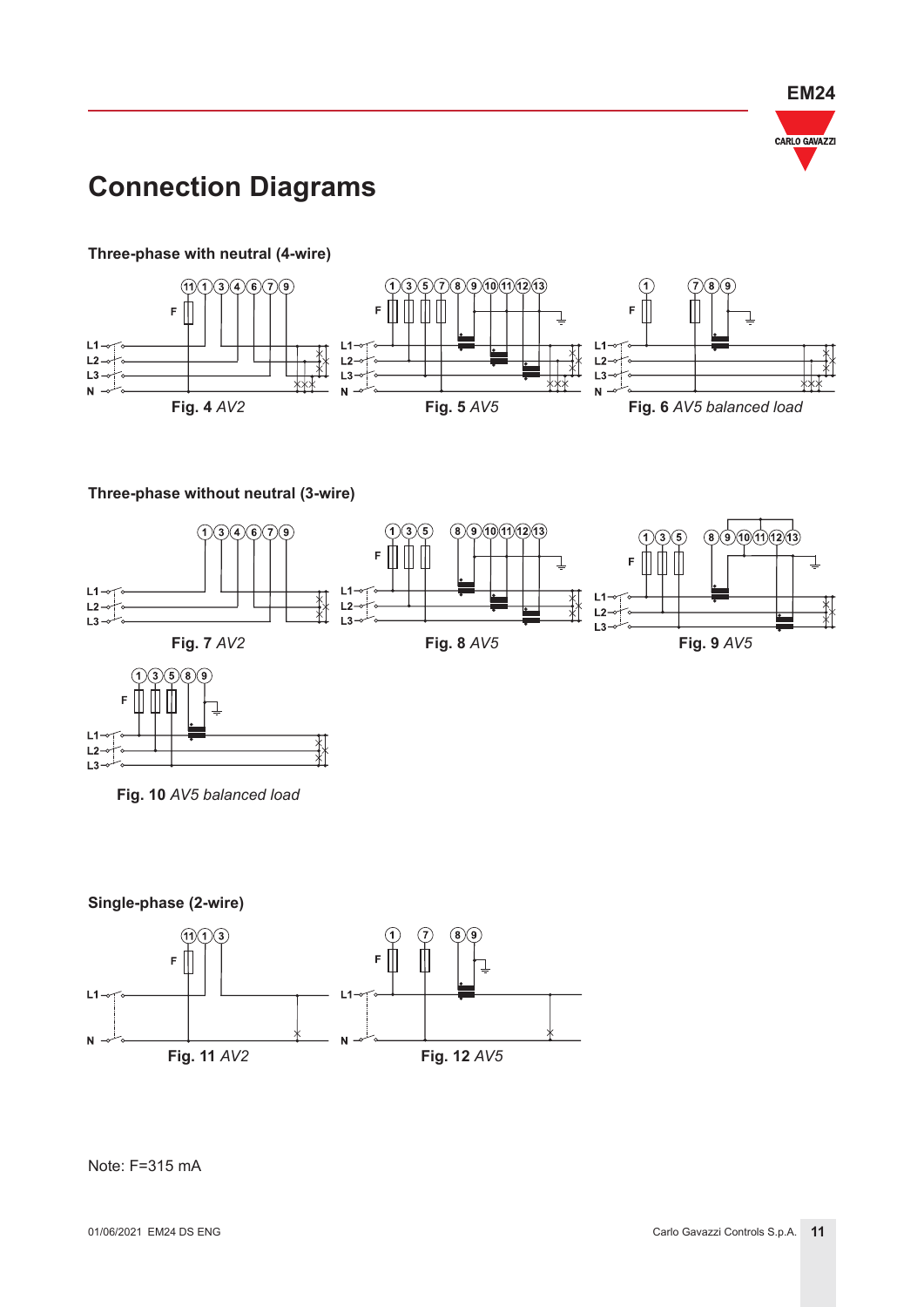

## **MID connection diagrams**





**Three-phase without neutral (3-wire) (W1 only)**



Single-phase (2-wire) (W1 only)



Note: F=315 mA

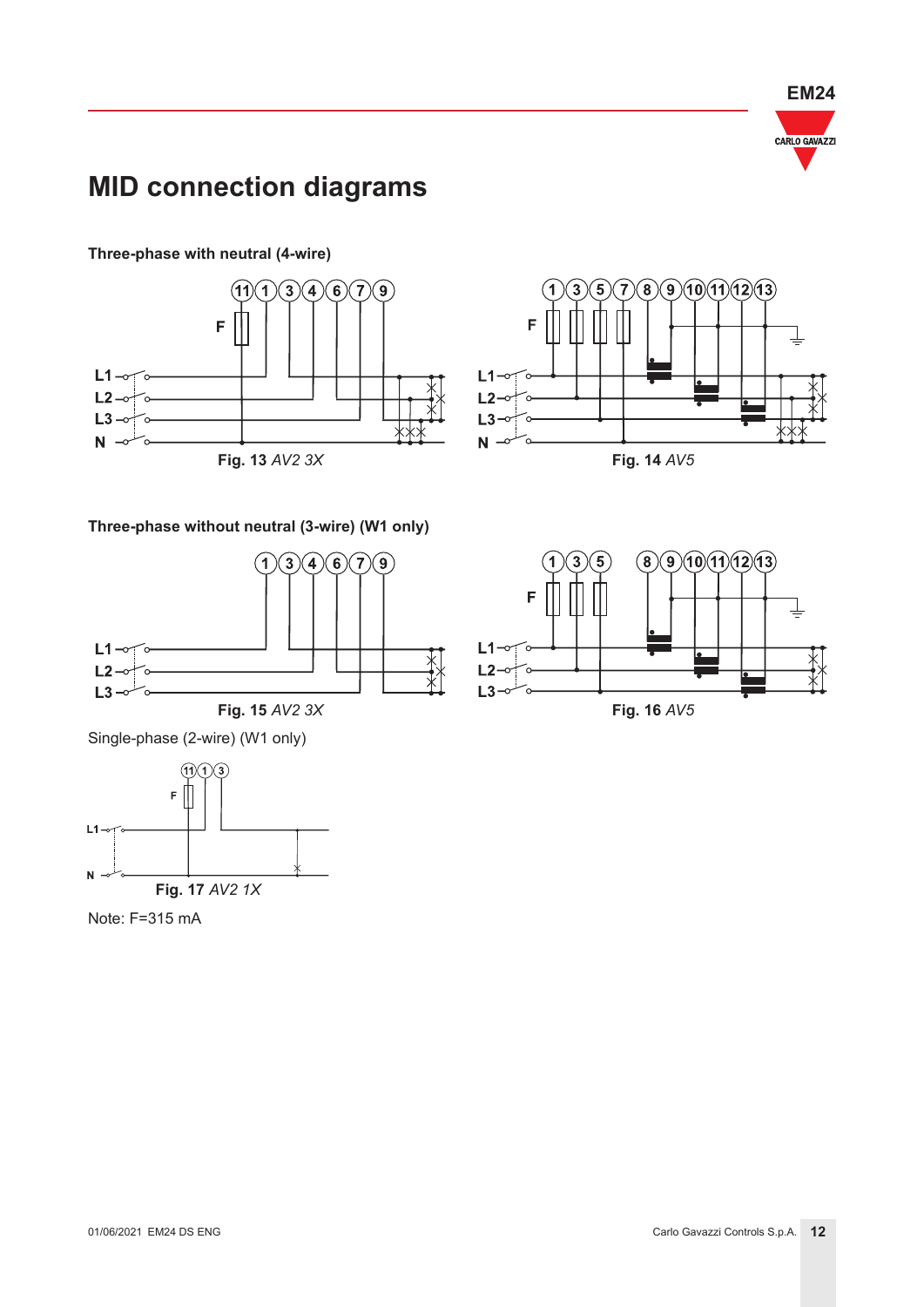## **References**





| Component name/part number   | I/O communication                                            | <b>Voltage inputs</b>                                | <b>Current inputs</b> | <b>Power supply</b>    |
|------------------------------|--------------------------------------------------------------|------------------------------------------------------|-----------------------|------------------------|
| EM24DIN AV5 3X W1 I X        | Wireless M-Bus, internal<br>antenna                          | From 120 to 277<br>V L-N<br>From 208 to 480<br>V L-L | 5 (10) A via CT       | Self power sup-<br>ply |
| EM24DIN AV5 3X W1 E $X$      | Wireless M-Bus, external<br>antenna                          | From 120 to 277<br>V L-N<br>From 208 to 480<br>V L-L | 5 (10) A via CT       | Self power sup-<br>ply |
| <b>EM24DIN AV2 3X W1 I X</b> | Wireless M-Bus, internal<br>antenna                          | From 120 to 277<br>VL-N<br>From 208 to 480<br>V L-L  | 10 $(65)$ A           | Self power sup-<br>ply |
| EM24DIN AV2 3X W1 EX         | Wireless M-Bus, external<br>antenna                          | From 120 to 277<br>VL-N<br>From 208 to 480<br>V L-L  | $10(65)$ A            | Self power sup-<br>ply |
| <b>EM24DIN AV2 1X W1 I X</b> | Wireless M-Bus, internal From 120 to 277<br>antenna, 1-phase | V L-N                                                | 10 (65) A             | Self power sup-<br>ply |
| EM24DIN AV2 1X W1 E $X$      | Wireless M-Bus, external From 120 to 277<br>antenna, 1-phase | VL-N                                                 | 10 (65) A             | Self power sup-<br>ply |

#### **MID models**

| <b>Component name/part number</b> | I/O communication                     | <b>Voltage inputs</b> | <b>Current inputs</b> | <b>Power supply</b>   |
|-----------------------------------|---------------------------------------|-----------------------|-----------------------|-----------------------|
| <b>EM24DIN AV5 3X W1 I PFA</b>    | Wireless M-Bus, internal              | 230V L-N              |                       | Self power sup-       |
| <b>EM24DIN AV5 3X W1 I PFB</b>    | antenna                               | 400V L-L              | 5 (10) A via CT       | ply                   |
| <b>EM24DIN AV5 3X W1 E PFA</b>    | M-Bus. external<br><b>Wireless</b>    | 230V L-N              | 5 (10) A via CT       | Self<br>power sup-    |
| <b>EM24DIN AV5 3X W1 E PFB</b>    | antenna                               | 400V L-L              |                       | ply                   |
| <b>EM24DIN AV2 3X W1 I PFA</b>    | M-Bus.<br><b>Wireless</b><br>internal | 230V L-N              |                       | Self<br>power<br>sup- |
| <b>EM24DIN AV2 3X W1 I PFB</b>    | antenna                               | 400V L-L              | $10(65)$ A            | ply                   |
| <b>EM24DIN AV2 3X W1 E PFA</b>    | Wireless M-Bus, external              | 230V L-N              |                       | Self<br>power sup-    |
| <b>EM24DIN AV2 3X W1 E PFB</b>    | antenna                               | 400V L-L              | $10(65)$ A            | ply                   |
| <b>EM24DIN AV2 1X W1 I PFA</b>    | Wireless M-Bus.<br>internal           | 230V L-N              | $10(65)$ A            | Self<br>power sup-    |
| <b>EM24DIN AV2 1X W1 I PFB</b>    | antenna, 1-phase                      |                       |                       | ply                   |
| <b>EM24DIN AV2 1X W1 E PFA</b>    | Wireless M-Bus, external              | 230V L-N              |                       | Self<br>power<br>sup- |
| <b>EM24DIN AV2 1X W1 E PFB</b>    | antenna, 1-phase                      |                       | $10(65)$ A            | ply                   |

• PFA: Easy connection, the total energy totalizer (kWh+) is certified according to MID;

• PFB: only the total positive totalizer (kWh+) is certified according to MID. The negative energy totalizer is available but not certified according to MID.